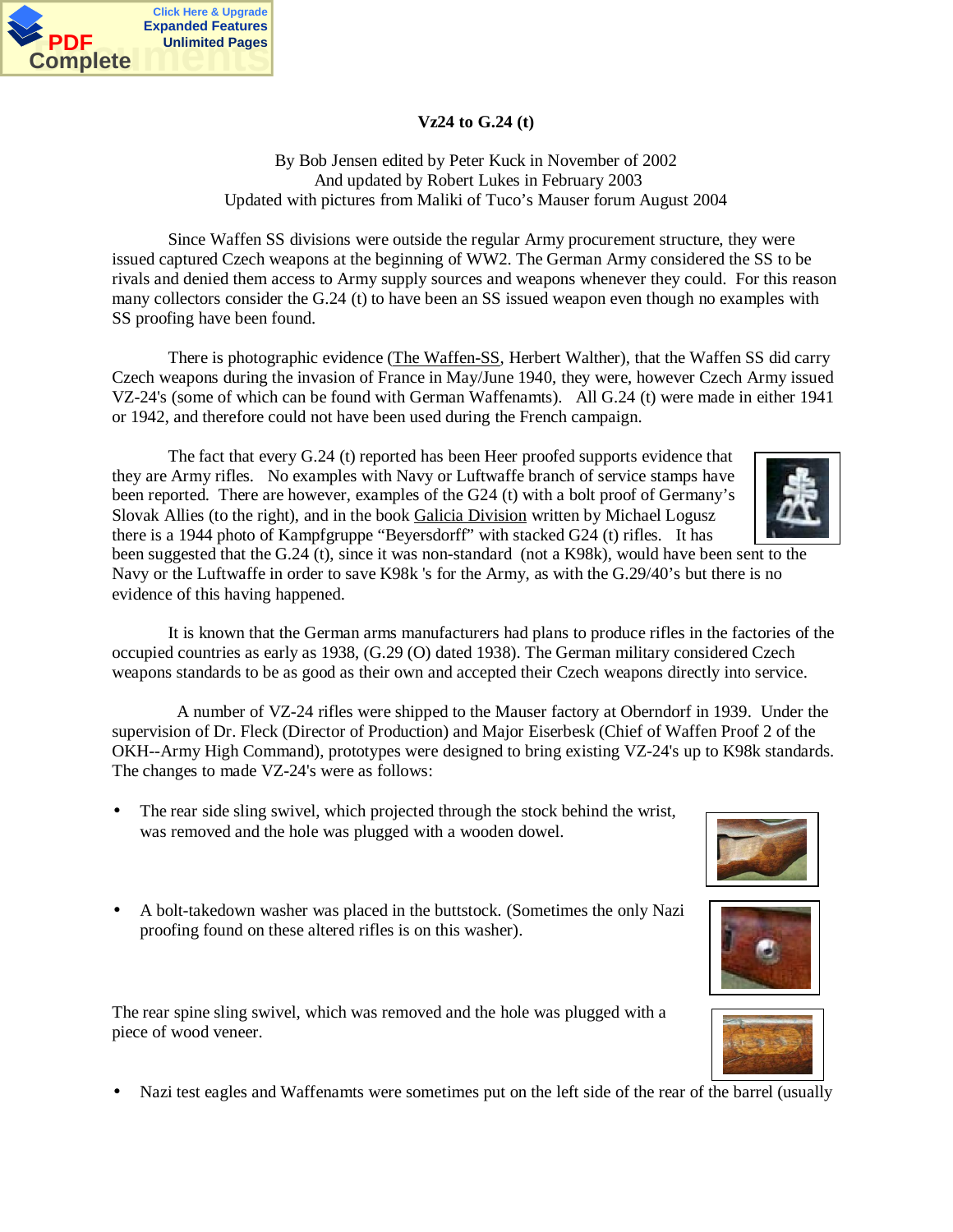

dou

found under the handguard).

These rifles carry either Ceskoslvenska Zbrojovka Brno or the Czech Rampant Lion mark on the top of the receiver ring. The side rails are marked Ceskoslovenska Zbrojovka, A.S., Brno VZ-24 or Vz-24 depending on the vintage of the Vz-24 rifle. They retained their straight bolt-handle and bottom sling swivels. They are often indistinguishable from the Czech Army issue VZ-24 and are often overlooked by collectors of German issue weapons. Look for the bolt-takedown washer as the identifying mark of the German conversion. Another tip off of German Issue is the Blued Bolt as the Czech Army Issue bolt assemblies were finished in the white. Undoubtedly many of these were, in fact, the SS issue rifles even though they were not so proofed. These rifles are quite distinctive as compared with the K98k.

The next variation is the prototype G.24 (t). These were assembled at the Czech factory now designated by the Germans as Waffenwerke Brunn, A.G., Werke Bystrica and given the manufacturers

code "dou." They were made from parts found in the factory when the Germans took control. The modifications made to these rifles were the same as listed above but the receiver rings are unmarked or "'blank" on top and show only the German test Eagle and K98k system serial numbers on the left side and WaA607 and / or WaA80 on the right side.

The side rail has the German occupation logo, of Zbrojovka, Brno, and A.S. VZ-24 (Ceskoslovenska was dropped). They are Branch of Service marked (Heer only to date) and Eagle

WaA607 proofed on the right side rear of the stock and have Eagle WaA607 proofs on the pistol grip and on the bottom spine of the stock. The serial number is also stamped externally on the rear bottom spine. These proofing features are identical to those utilized on contemporary K98k's.

There are several variations of these prototype G.24 (t)'s which differed in minor details as a result of the previously manufactured parts being used up and the new standard G.24 (t) parts phased into manufacturing processes. The serial numbers of these prototype rifles entered the very early "b" letter block by 1941 when the new G.24 (t) appeared in the form, which then became standard.

The new rifle was again identical with the previous ones in that the bolt handle was straight and

not bent down. The handguard extended around the rear sight base up to the receiver ring, which had a lip, which retained the handguard. The rear band was screwed on with a pin through the stock rather than a band spring. The final changes were as follows: the stock was altered to accept the standard K98k

style sling with the cut-out through the rear of the stock and bottom sling swivels were deleted. The rifle was now stamped G.24 (t) on the side rail--the G for Gewehr, 24 for the initial year of production, and (t) for the first letter of the German spelling of Czechoslovakia. These

rifles were coded "dou." and dated 41 on top of the receiver ring. The proofing was again "WaA607" and/or "WaA80" as in the earlier rifles and the stocks were marked as previously described. Stocks and handguards were solid wood

construction as before up to the early c letter block when laminate stocks and handguards were introduced. All metal parts were of milled construction and

beautifully blued. The known serial number range for the 41 dated "dou." code G.24 (t) is from 7286 to 1096j for an estimated production run of 115,000 pieces.

The "dou." coded G.24 (t) rifles dated 42 were again identical to the 41 issue in all respects except the date and the fact that the "WaA607" proof was phased out as the year progressed. The known serial number range is from 4050 to 1856 1. Therefore, production is estimated to have been 140,000 rifles.



 $9.24(t)$ 





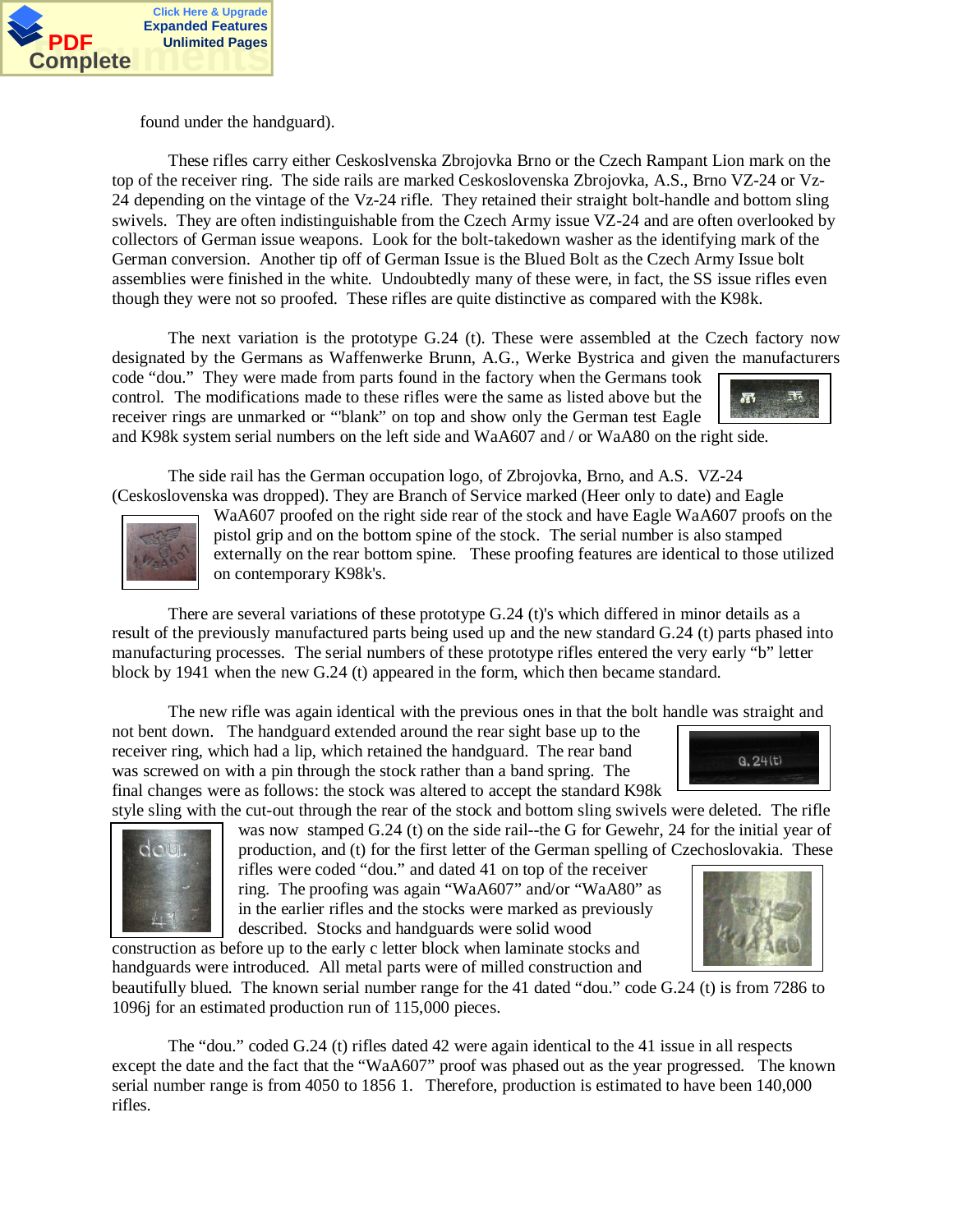

Production of the G.24 (t) ceased in mid-1942 and the factory was converted to the manufacturing of standard configuration K98k rifles, which by the end of 1942 reached on the end of the t letter block serial number range.

With a production history of only two years (1941 and 1942) and a total on approximately 250,000 rifles, examples in excellent and all matching condition are rather difficult to find and are valued on a par or even higher with K98k's of the same time period. On the other hand there are only three main variations to seek--the early blank receiver prototype (obviously the rarest), the 41 date with solid stock, and the 42 date with laminate stock.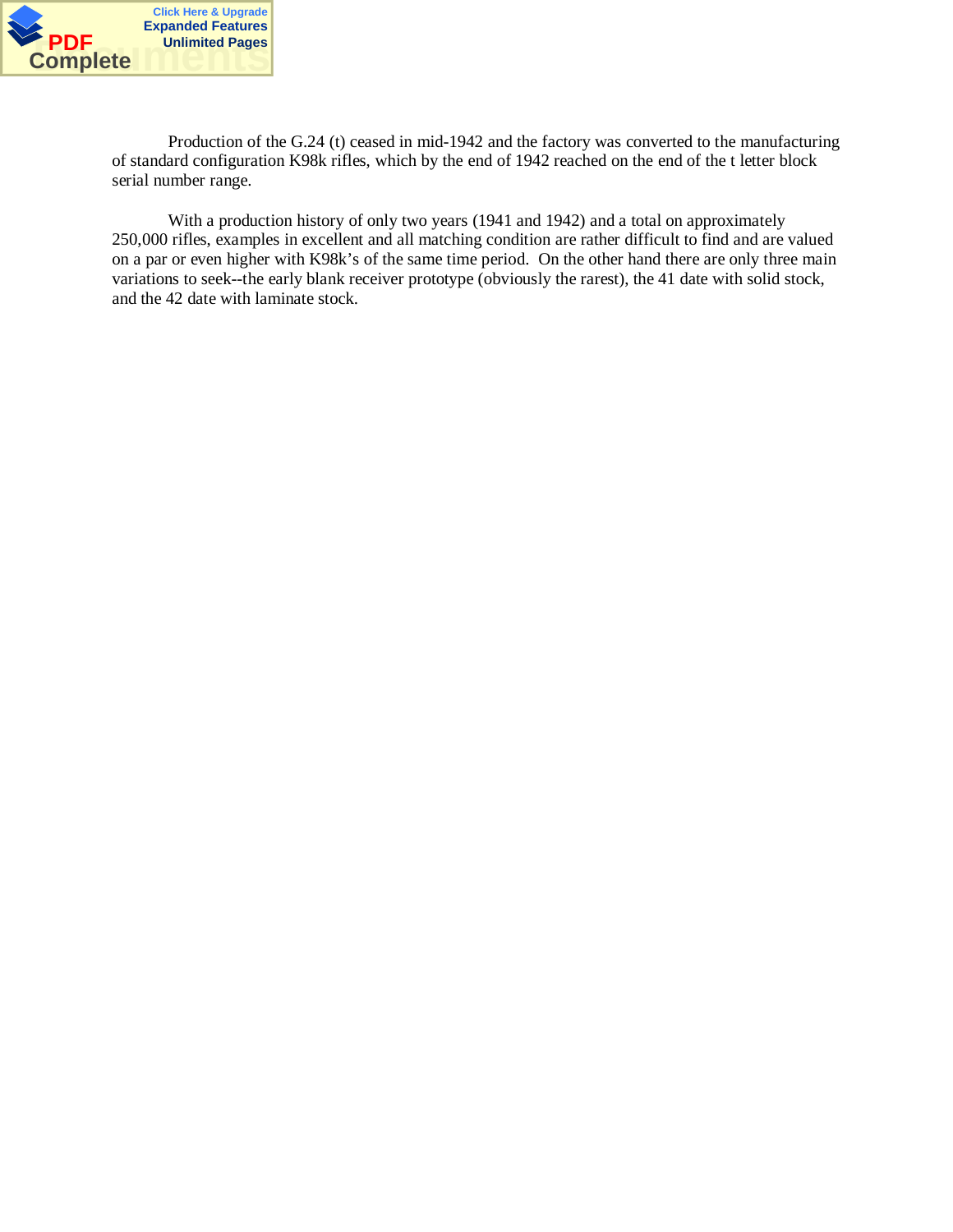

## **G.24 (t)**

**The German G.24 (t) was produced at Brunn Czechoslovakia under German occupation during 1941 and 1942. These rifles were transitional production to use up remaining VZ.24 parts prior to switching to the standard 98K pattern in mid 1942. The switch over to K9Sk pattern rifles appears to have occurred in the L block of serial numbers.**

**Total estimated production for this rifle was 250,000. The G.24 (t) differs from the K98k as follows.**

| Full length hand guard.                 | Front & rear barrel bands (rear w/screw). |
|-----------------------------------------|-------------------------------------------|
| meter scale one side of rear Sight only | Front Sight assembly                      |
| Bolt not turned down                    |                                           |

|                                                                                                                                                                                                         |                                                                                                   | Proofing & serial numbers (sample rifle dou. 42)           |                    |  |  |
|---------------------------------------------------------------------------------------------------------------------------------------------------------------------------------------------------------|---------------------------------------------------------------------------------------------------|------------------------------------------------------------|--------------------|--|--|
| Receiver code                                                                                                                                                                                           | dou.                                                                                              | Receiver proofs waf A80 (2 on side)                        |                    |  |  |
| Side rail                                                                                                                                                                                               | G.24(t)                                                                                           |                                                            |                    |  |  |
| Serial number                                                                                                                                                                                           | 4 digits possible alpha suffix                                                                    |                                                            |                    |  |  |
| Upper band                                                                                                                                                                                              | no $s/n$ or waf.                                                                                  |                                                            |                    |  |  |
| Lower band                                                                                                                                                                                              | no s/n or waf                                                                                     |                                                            |                    |  |  |
| Trigger guard <b>circle z</b> no s/n<br>milled with lock screws<br>Bolt ribbed & blued (Mismatched on sample gun)<br>Root<br>Gas shield<br>Safety waf<br>Cocking piece<br>Extractor<br>Extractor collar |                                                                                                   |                                                            |                    |  |  |
| Front sight No hood vz24 type sight protector no waf                                                                                                                                                    |                                                                                                   |                                                            |                    |  |  |
| Rear sight meter scale one side only no s/n                                                                                                                                                             |                                                                                                   |                                                            |                    |  |  |
| Rear sight base no s/n or waf                                                                                                                                                                           |                                                                                                   |                                                            |                    |  |  |
| Laminate<br><b>Stock</b><br>Side<br>Bayonet lug<br>Magazine follower                                                                                                                                    | Stock Markings (external reported only)<br>pistol grip<br>Spine<br>no s/n or waf<br>no s/n or waf | waf WaAA $80(2)$<br>waf WaAA80 (1)<br>waf WaAA80 (2) & s/n | waf eagle H (Heer) |  |  |